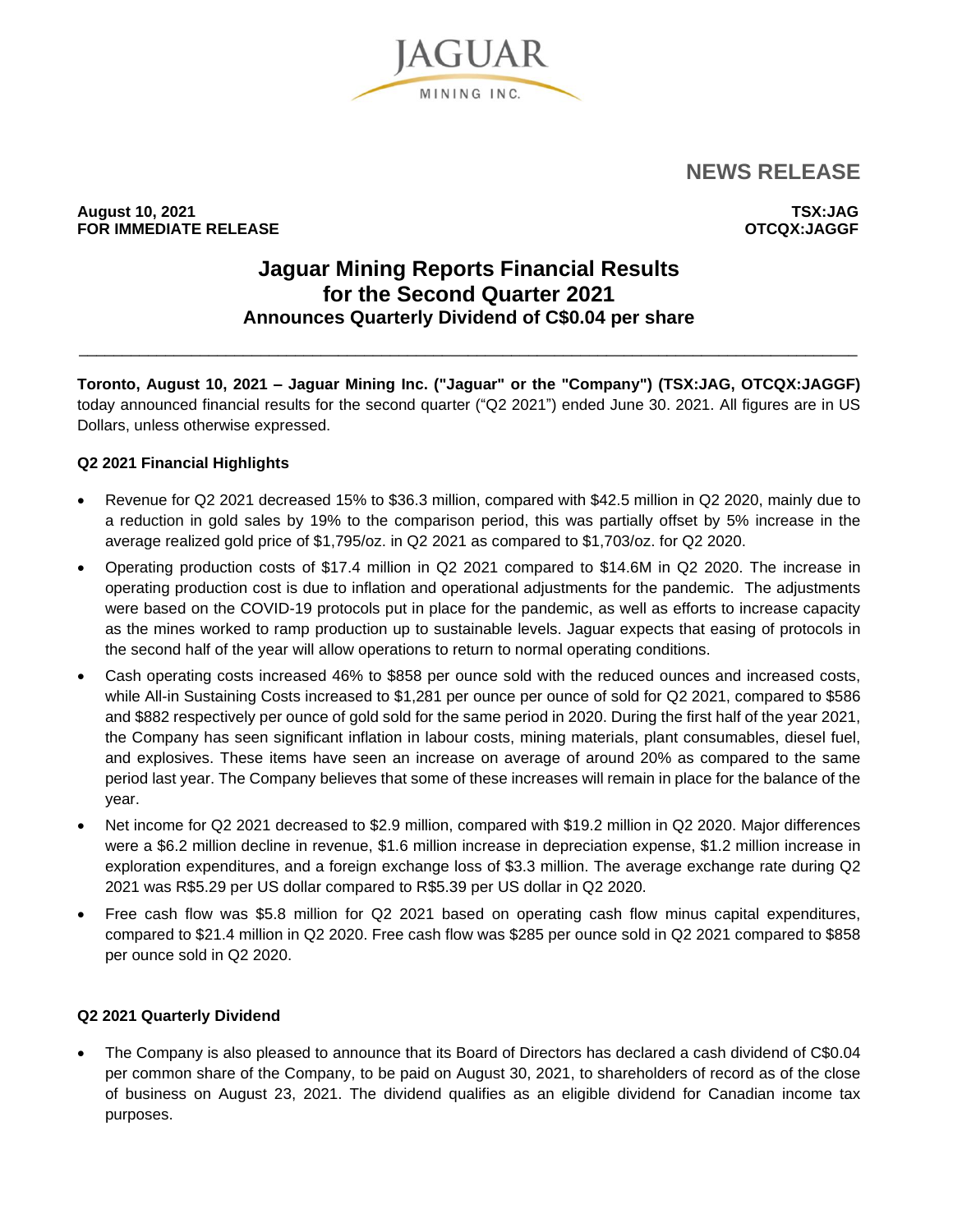- The Board of Directors intends to review, among other things, the Company's budget, cash flow forecast and existing market conditions on a quarterly basis in order to determine whether any additional dividends will be declared on Shares for subsequent quarters.
- Given the impact on the business due to Covid-19, the board has determined that a reduction in the dividend in favor of additional investment in our primary development and growth and exploration pipeline is the most optimal use of Jaguar's cashflow.

### **Cash Position and Working Capital**

- As of June 30, 2021, a cash balance of \$34.4 million compared to \$37.8 million on March 31, 2021.
- As of June 30, 2021, working capital was \$29.9 million, compared to \$29 million on December 31, 2020, which includes \$3 million in short term loans from Brazilian banks.

*Vern Baker, President and CEO of Jaguar Mining stated: Jaguar began moving back toward our sustainable* production levels in the second half of Q2 2021. Production of over 20,000 ounces was the first step in bringing ounce production back to sustainable levels. Within the limitations of the first half of the year the company managed *to expand the exploration program and increase capital expenditures on growth projects. Jaguar sees significant* potential for growth and will increase expenditures on exploration and growth in the second half of the year."

Vern added, Similarly to Brazil, Jaguar was impacted by Covid-19 in Q1 2021 and Q2 2021. Jaguar has seen the impacts of the pandemic reducing in the second half of Q2 2021 and expects operations to return to normal in the next few months. Jaguar is working to ensure our work force receives the Covid-19 vaccination and expects our workforce to be near full vaccination levels later this year. One of the impacts from the pandemic appears to be inflation. Our operations are seeing that our main inputs of steel, chemicals, and diesel are all experiencing *significant upward price pressure. Jaguar has committed to several focused projects to minimize the effect of* inflation on our costs. Efforts to reduce consumption, push back price hikes, and improve productivity should begin *to impact costs in the next several quarters.*

The challenges at this point for Jaguar are to bring ounce production levels up to target, keep costs down, and to begin capitalizing on the exploration results we are seeing. The Jaguar team is focused on accomplishing these *challenges over the next two quarters."*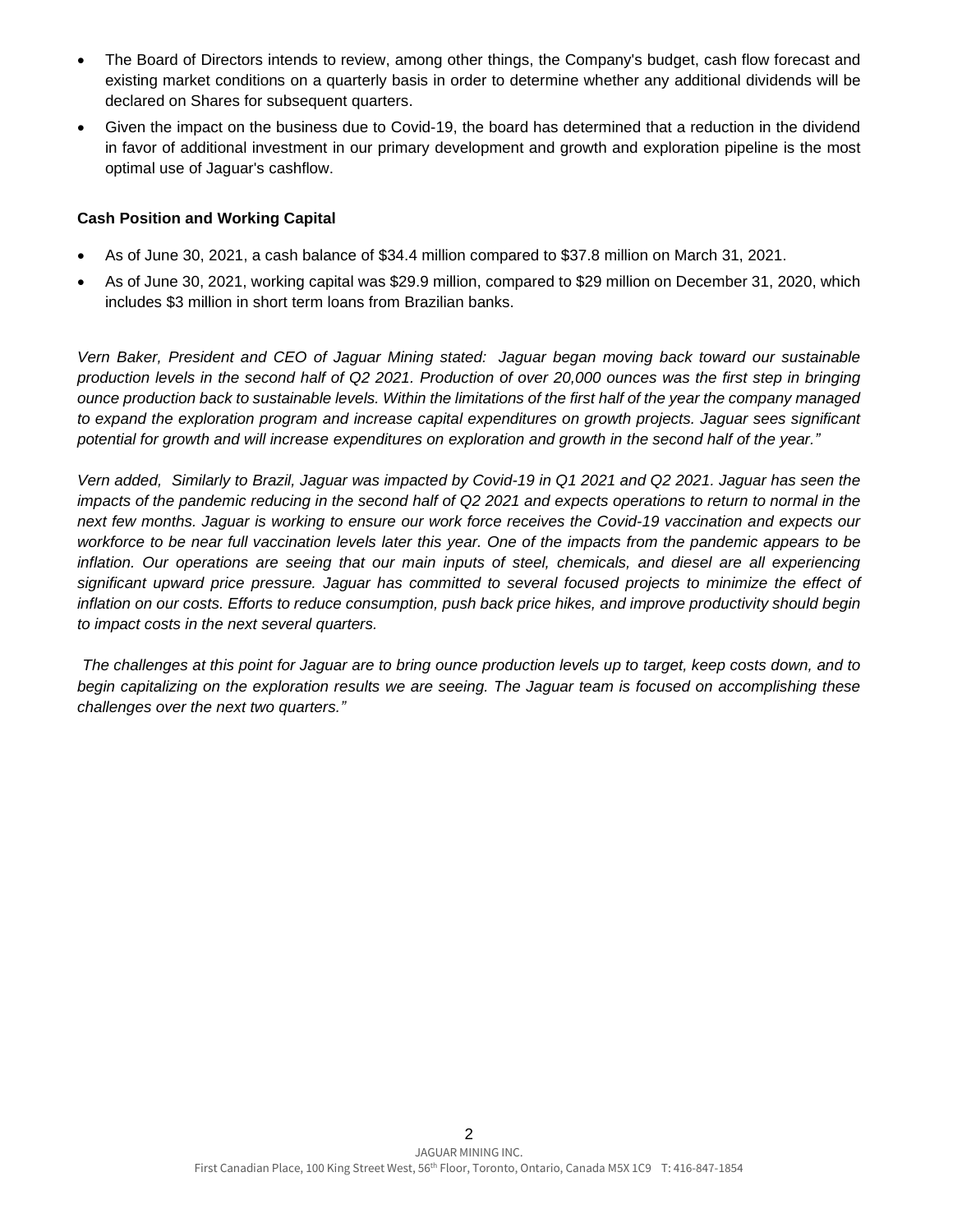#### **Q2 2021 Financial Results Summary**

| (\$ thousands, except where indicated)                | Three months ended<br><b>June 30,</b> |             |  |        | Six months ended<br><b>June 30,</b> |        |        |
|-------------------------------------------------------|---------------------------------------|-------------|--|--------|-------------------------------------|--------|--------|
|                                                       | 2021                                  |             |  | 2020   |                                     | 2021   | 2020   |
| <b>Financial Data</b>                                 |                                       |             |  |        |                                     |        |        |
| Revenue                                               | \$                                    | $36,330$ \$ |  | 42,536 | \$                                  | 68,015 | 73,337 |
| Operating costs                                       |                                       | 17,365      |  | 14,638 |                                     | 32,126 | 28,935 |
| Depreciation                                          |                                       | 5,636       |  | 4,023  |                                     | 10,396 | 7,648  |
| Gross profit                                          |                                       | 13,329      |  | 23,875 |                                     | 25,493 | 36,754 |
| Net income (loss)                                     |                                       | 2,980       |  | 19,178 |                                     | 9,088  | 31,453 |
| Per share ("EPS") <sup>1</sup>                        |                                       | 0.04        |  | 0.03   |                                     | 0.13   | 0.04   |
| EBITDA <sup>2</sup>                                   |                                       | 11,468      |  | 27,176 |                                     | 24,544 | 45,574 |
| Adjusted EBITDA <sup>2,3</sup>                        |                                       | 15,089      |  | 27,223 |                                     | 27,040 | 41,264 |
| Adjusted EBITDA per share <sup>1,2</sup>              |                                       | 0.21        |  | 0.04   |                                     | 0.37   | 0.06   |
| Cash operating costs (per ounce sold) <sup>2</sup>    |                                       | 858         |  | 586    |                                     | 847    | 634    |
| All-in sustaining costs (per ounce sold) <sup>2</sup> |                                       | 1,281       |  | 882    |                                     | 1,288  | 982    |
| Average realized gold price (per ounce) <sup>2</sup>  |                                       | 1,795       |  | 1,703  |                                     | 1,794  | 1,608  |
| Cash generated from operating activities              |                                       | 12,634      |  | 27,505 |                                     | 19,100 | 36,139 |
| Free cash flow <sup>2</sup>                           |                                       | 5,761       |  | 21,433 |                                     | 5,956  | 23,516 |
| Free cash flow (per ounce sold) <sup>2</sup>          |                                       | 285         |  | 858    |                                     | 157    | 516    |
| Sustaining capital expenditures <sup>2</sup>          |                                       | 6,873       |  | 6,072  |                                     | 13,144 | 12,623 |
| Non-sustaining capital expenditures <sup>2</sup>      |                                       | 3,654       |  | 710    |                                     | 6,461  | 1,567  |
| Total capital expenditures                            |                                       | 10,527      |  | 6,782  |                                     | 19,605 | 14,190 |

 $^1$  On August 27, 2020, the Company completed a share consolidation of its outstanding common shares on the basis of one (1) post-consolidation share for every ten (10) pre-consolidation shares.

<sup>2</sup> Average realized gold price, sustaining and non-sustaining capital expenditures, cash operating costs and all-in sustaining costs, adjusted operating cash flow, free cash flow, EBITDA and adjusted EBITDA, and adjusted EBITDA per share are non-IFRS financial performance measures with no standard definition under IFRS. Refer to the Non-IFRS Financial Performance Measures section of the MD&A.

<sup>3</sup> Adjusted EBITDA excludes non-cash items such as impairment and write downs. For more details refer to the Non-IFRS Performance Measures section of the MD&A.

|                                                       | Three months ended |        | Six months ended<br><b>June 30,</b> |        |  |
|-------------------------------------------------------|--------------------|--------|-------------------------------------|--------|--|
|                                                       | <b>June 30,</b>    |        |                                     |        |  |
|                                                       | 2021               | 2020   | 2021                                | 2020   |  |
| <b>Operating Data</b>                                 |                    |        |                                     |        |  |
| Gold produced (ounces)                                | 20,212             | 23,483 | 38,372                              | 44,491 |  |
| Gold sold (ounces)                                    | 20,235             | 24,970 | 37,912                              | 45,610 |  |
| Primary development (metres)                          | 1,112              | 1,707  | 1,990                               | 3,146  |  |
| Secondary development (metres)                        | 1,166              | 738    | 2,304                               | 1,340  |  |
| Definition, infill, and exploration drilling (metres) | 22,298             | 14,278 | 41,492                              | 28,822 |  |

#### **Qualified Person**

Scientific and technical information contained in this press release has been reviewed and approved by Jonathan Victor Hill, BSc (Hons) (Economic Geology - UCT), FAUSIMM, Vice President Geology and Exploration, who is also an employee of Jaguar Mining Inc., and is a "qualified person" as defined by National Instrument 43-101 - *Standards of Disclosure for Mineral Projects* ("NI 43-101").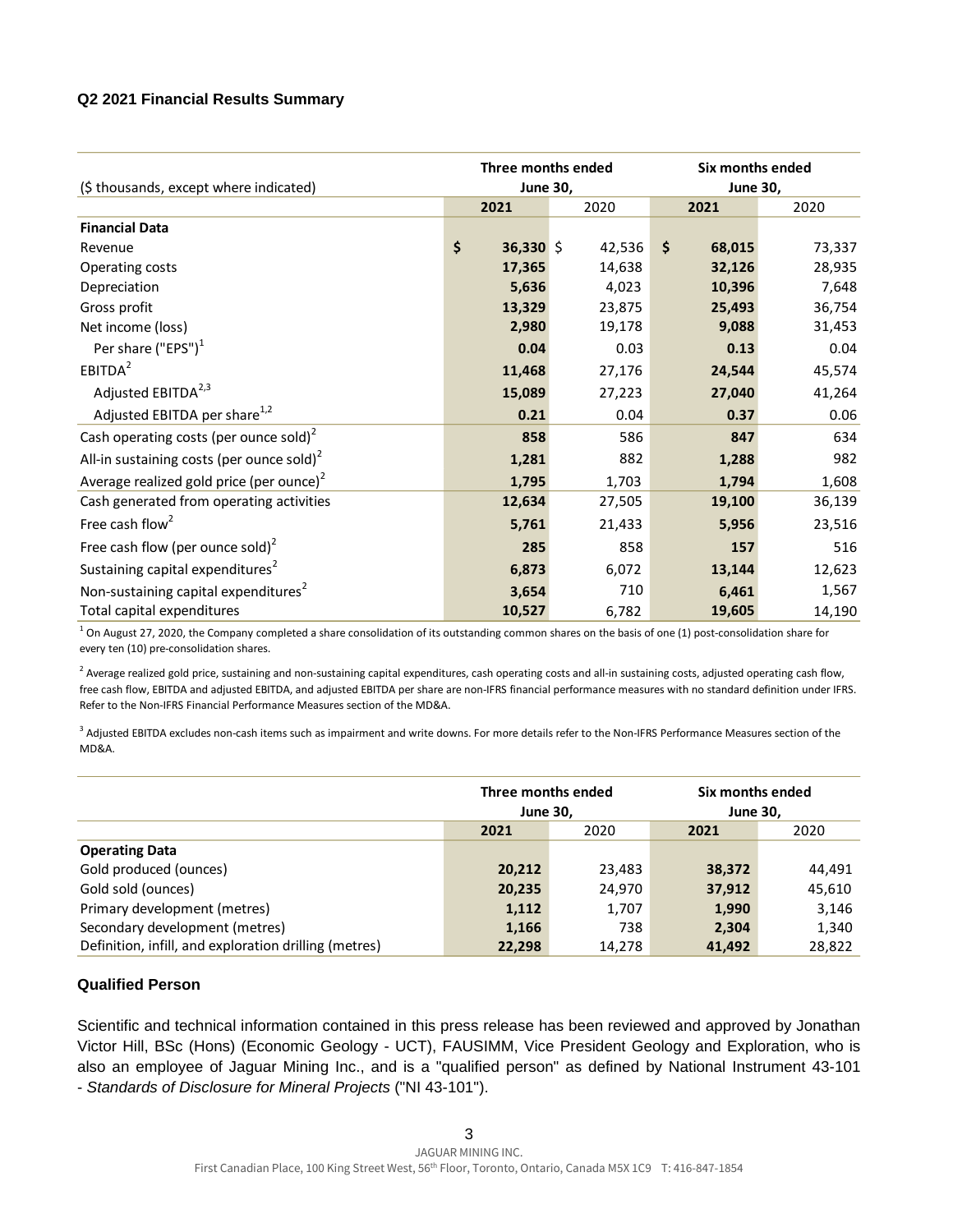#### **The Iron Quadrangle**

The Iron Quadrangle has been an area of mineral exploration dating back to the 16th century. The discovery in 1699–1701 of gold contaminated with iron and platinum-group metals in the southeastern corner of the Iron Quadrangle gave rise to the name of the town Ouro Preto (Black Gold). The Iron Quadrangle contains world-class multi-million-ounce gold deposits such as Morro Velho, Cuiabá, and São Bento. Jaguar holds the second largest gold land position in the Iron Quadrangle with just over 25,000 hectares.

#### **About Jaguar Mining Inc.**

Jaguar Mining Inc. is a Canadian-listed junior gold mining, development, and exploration company operating in Brazil with three gold mining complexes and a large land package with significant upside exploration potential from mineral claims. The Company's principal operating assets are located in the Iron Quadrangle, a prolific greenstone belt in the state of Minas Gerais and include the Turmalina Gold Mine Complex and Caeté Mining Complex (Pilar and Roça Grande Mines, and Caeté Plant). The Company also owns the Paciência Gold Mine Complex, which has been on care and maintenance since 2012. The Roça Grande Mine has been on temporary care and maintenance since April 2019. Additional information is available on the Company's website at [www.jaguarmining.com.](http://www.jaguarmining.com/)

#### **For further information please contact:**

Vernon Baker Chief Executive Officer Jaguar Mining Inc. vernon.baker@jaguarmining.com 416-847-1854 Hashim Ahmed Chief Financial Officer Jaguar Mining Inc. hashim.ahmed@jaguarmining.com 416-847-1854

#### **Forward-Looking Statements**

Certain statements in this news release constitute "forward-looking information" within the meaning of applicable Canadian securities legislation. Forward-looking statements and information are provided for the purpose of providing information about management's expectations and plans relating to the future. All of the forward-looking information made in this news release is qualified by the cautionary statements below and those made in our other filings with the securities regulators in Canada. Forward-looking information contained in forward-looking statements can be identified by the use of words such as "are expected," "is forecast," "is targeted," "approximately," "plans," "anticipates," "projects," "anticipates," "continue," "estimate," "believe" or variations of such words and phrases or statements that certain actions, events or results "may," "could," "would," "might," or "will" be taken, occur or be achieved. All statements, other than statements of historical fact, may be considered to be or include forward-looking information. This news release contains forward-looking information regarding, among other things, expected sales, production statistics, ore grades, tonnes milled, recovery rates, cash operating costs, definition/delineation drilling, the timing and amount of estimated future production, costs of production, capital expenditures, costs and timing of the development of projects and new deposits, success of exploration, development and mining activities, currency fluctuations, capital requirements, project studies, mine life extensions, restarting suspended or disrupted operations, continuous improvement initiatives, and resolution of pending litigation. The Company has made numerous assumptions with respect to forward-looking information contained herein, including, among other things, assumptions about the estimated timeline for the development of its mineral properties; the supply and demand for, and the level and volatility of the price of, gold; the accuracy of reserve and resource estimates and the assumptions on which the reserve and resource estimates are based; the receipt of necessary permits; market competition; ongoing relations with employees and impacted communities; political and legal developments in any jurisdiction in which the Company operates being consistent with its current expectations including, without limitation, the impact of any potential power rationing, tailings facility regulation, exploration and mine operating licenses and permits being obtained and renewed and/or there being adverse amendments to mining or other laws in Brazil and any changes to general business and economic conditions. Forward-looking information involves a number of known and unknown risks and uncertainties, including among others: the risk of Jaguar not meeting the forecast plans regarding its operations and financial performance; uncertainties with respect to the price of gold, labour disruptions, mechanical failures, increase in costs, environmental compliance and change in environmental legislation and regulation, weather delays and increased costs or production delays due to natural disasters, power disruptions, procurement and delivery of parts and supplies to the operations; uncertainties inherent to capital markets in general (including the sometimes volatile